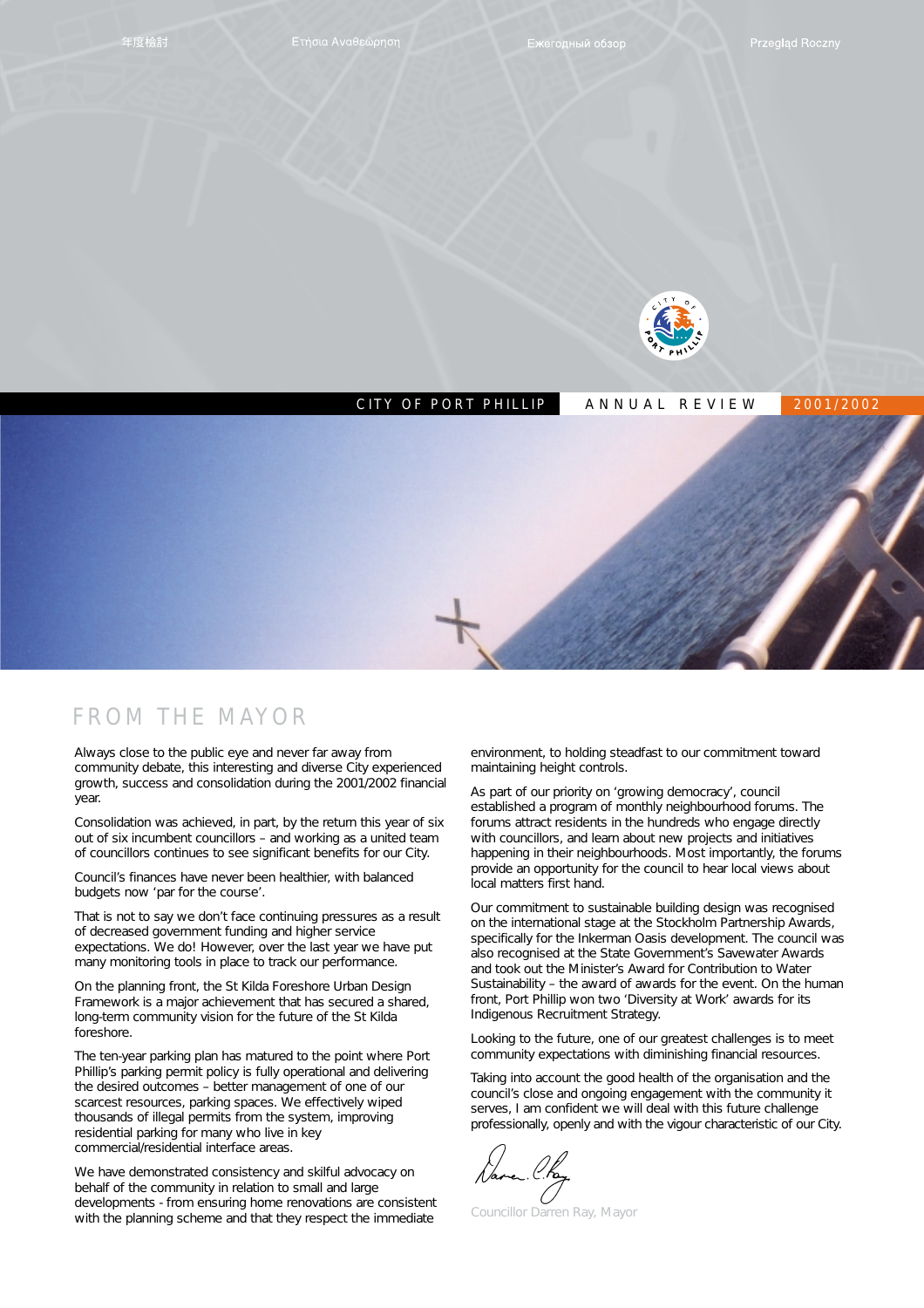# OTHER HIGHLIGHTS

- Implemented capital works program of \$12.89 million across all neighbourhoods
- Adopted the Sustainable Community Progress Indicators Project to establish performance against economic, social, environmental and cultural sustainability goals
- Implemented the Local Drugs Strategy in partnership with State Government and local community organisations
- Achieved 86% first point resolution for people contacting council
- Involved 102 households from the Port Phillip community in the Sustainable Living at Home program
- Conducted seven sustainable value service reviews
- Developed a Communications Toolkit for all staff to quide information, publicity and media dissemination
- Substantially resolved the planning amendment regarding the Esplanade Hotel
- Established a Fast Track service for appropriate planning applications

# DELIVERING COMMITMENTS

One of the most important jobs for council is to plan ahead for the future. We do this by creating a corporate plan where we set ourselves goals and objectives to reach. At the end of 2001/2002, 90 percent of the total actions set out in the corporate plan were on track or completed, indicating that council is delivering on its commitments. We have measured progress towards achieving our goals and objectives through a set of standard performance indicators, which have been tracked on an annual basis.

The following results highlight key achievements for 2001/2002:

#### **KRA 1:** Building stronger communities

- 74% community agreement with not feeling isolated and receiving support when experiencing difficult life events
- 74% community satisfaction with safety and security
- 65% community satisfaction with sports and recreation
- 72% community satisfaction with arts and cultural events

#### **KRA 2:** Improving our built environment

- 9 design and development awards given for design excellence
- 67% community satisfaction with parks and gardens

#### **KRA 3:** Building a sustainable environment

• 500 planning permits which included an environmental assessment

#### **KRA 4:** Enhancing our neighbourhoods and places

- 66% community agreement that a sense of community spirit exists in neighbourhood
- 27 alliances developed with community groups/organisations for neighbourhood recreation
- 67% community shopped at the South Melbourne Market

#### **KRA 5:** Improving our service and capabilities

- Indexed mean of 70 for community satisfaction with customer contact
- 68% community agreement that council communications and services are accessible for the community

#### **KRA 6:** Ensuring a sustainable organisation

- 28 community alliances established for service delivery
- \$1.54 million grants received related to maintenance and ongoing programs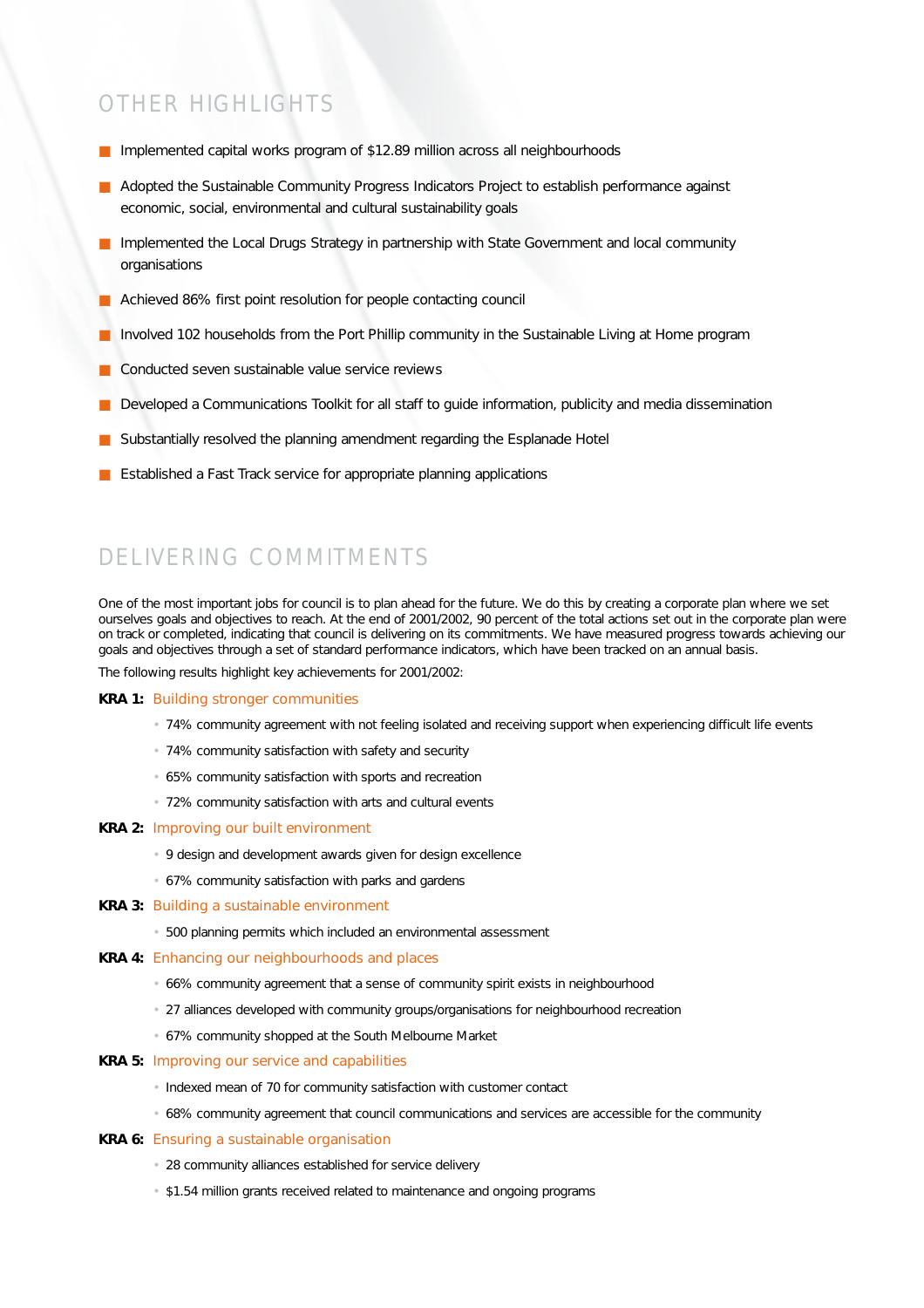

# FINANCIAL ACCOUNTABILITY

Our financial statements show how the City of Port Phillip performed financially during the year and show the overall financial position at the end of the year. The financial statements have been audited and the City of Port Phillip has been given a clean bill of health from the Auditor General. For further details, including the full audited financial statements for the City of Port Phillip, refer to the City of Port Phillip 2001/2002 annual report.

#### STATEMENT OF FINANCIAL PERFORMANCE

| FOR THE YEAR ENDED 30 JUNE 2002                         | 2002    | 2001    | AS AT 30 JUNE 2002                            | 2002      | 2001    |
|---------------------------------------------------------|---------|---------|-----------------------------------------------|-----------|---------|
|                                                         | \$'000  | \$'000  |                                               | \$'000    | \$'000  |
| <b>REVENUES</b>                                         |         |         | <b>ASSETS</b>                                 |           |         |
| Revenue from ordinary activities                        |         |         | <b>Current assets</b>                         |           |         |
| Rates                                                   | 45.939  | 43.999  | Cash assets                                   | 26,372    | 24,560  |
| Parking fees and fines                                  | 19,197  | 19,805  | Receivables                                   | 9,933     | 10,512  |
| User charges and other fines                            | 8,452   | 7,701   | Accrued income                                | 140       | 1,135   |
| Grants                                                  | 10.631  | 9.803   | Prepayments                                   | 204       | 1.304   |
| Developer contributions                                 | 2,795   | 2,359   |                                               |           |         |
| Other revenue                                           | 1,383   | 1,846   | Total current assets                          | 36,649    | 37,511  |
|                                                         | 1,071   | 1.156   |                                               |           |         |
| Interest<br>Contributed assets                          |         | 24,816  |                                               |           |         |
| Rent                                                    | 3,739   | 3,709   | Non-current assets                            |           |         |
|                                                         |         |         | Investment in joint venture                   | 602       | 530     |
| Proceeds from disposal of property, plant and equipment | 91      | 150     | Other financial assets                        | 284       | 296     |
|                                                         |         |         | Receivables                                   | 5,905     | 5,845   |
|                                                         | 93,298  | 115,344 | Property, infrastructure, plant and equipment | 982,884   | 841,055 |
| <b>EXPENSES</b>                                         |         |         | Total non-current assets                      | 989,675   | 847,726 |
| Expenses from ordinary activities                       |         |         |                                               |           |         |
| Employee expenses                                       | 27.092  | 24,926  | <b>Total Assets</b>                           | 1,026,324 | 885,237 |
| Contract payments, materials and services               | 28,384  | 25,404  |                                               |           |         |
| Bad and doubtful debts                                  | 2,071   | 2,224   | <b>LIABILITIES</b>                            |           |         |
| Depreciation                                            | 11,122  | 11,431  | <b>Current liabilities</b>                    |           |         |
| Consultants and utility payments                        | 6,552   | 5,359   | Payables                                      | 8,061     | 10,170  |
| Other expenses                                          | 13.198  | 10,878  | Trust funds                                   | 881       | 833     |
| Written down value of assets sold                       | 949     | 4,828   | Provisions                                    | 2,605     | 2,179   |
|                                                         |         |         | Interest-bearing liabilities                  | 676       | 636     |
|                                                         | 89,368  | 85,050  |                                               |           |         |
|                                                         |         |         | <b>Total current liabilities</b>              | 12,223    | 13,818  |
| Less borrowing costs expense                            | (746)   | (843)   |                                               |           |         |
| Add share of net profits of joint ventures              | 72      | 31      | <b>Non-current liabilities</b>                |           |         |
| accounted for using the equity method                   |         |         | Provisions                                    | 2,271     | 2,056   |
|                                                         |         |         | Interest-bearing liabilities                  | 10,928    | 11,602  |
| Profit from ordinary activities                         | 3,256   | 29,482  |                                               |           |         |
|                                                         |         |         | <b>Total non-current liabilities</b>          | 13,199    | 13,658  |
| Net result for the reporting period                     | 3,256   | 29,482  |                                               |           |         |
|                                                         |         |         | <b>Total liabilities</b>                      | 25,422    | 27,476  |
| Movements in equity                                     |         |         |                                               |           |         |
| Net increase in asset revaluation reserve               | 139,885 |         | <b>Net Assets</b>                             | 1,000,902 | 857,761 |
| Total movements directly recognised as equity           | 139,885 | $\sim$  | Represented by:                               |           |         |
|                                                         |         |         | Accumulated surplus                           | 501,933   | 499,992 |
| Total changes in equity for the year                    | 143,141 | 29,482  | Reserves                                      | 498,969   | 357,769 |

#### STATEMENT OF FINANCIAL POSITION

| AS AT 30 JUNE 2002                            | 2002<br>\$'000 | 2001<br>\$'000 |
|-----------------------------------------------|----------------|----------------|
|                                               |                |                |
| <b>ASSETS</b>                                 |                |                |
| <b>Current assets</b>                         |                |                |
| Cash assets                                   | 26,372         | 24,560         |
| Receivables                                   | 9,933          | 10,512         |
| Accrued income                                | 140            | 1,135          |
| Prepayments                                   | 204            | 1,304          |
| Total current assets                          | 36,649         | 37,511         |
| <b>Non-current assets</b>                     |                |                |
| Investment in joint venture                   | 602            | 530            |
| Other financial assets                        | 284            | 296            |
| Receivables                                   | 5.905          | 5.845          |
| Property, infrastructure, plant and equipment | 982,884        | 841,055        |
| Total non-current assets                      | 989,675        | 847,726        |
|                                               |                |                |
| <b>Total Assets</b>                           | 1,026,324      | 885,237        |
| <b>LIABILITIES</b>                            |                |                |
| <b>Current liabilities</b>                    |                |                |
| Payables                                      | 8,061          | 10,170         |
| Trust funds                                   | 881            | 833            |
| Provisions                                    | 2,605          | 2,179          |
| Interest-bearing liabilities                  | 676            | 636            |
| <b>Total current liabilities</b>              | 12,223         | 13,818         |
| <b>Non-current liabilities</b>                |                |                |
| Provisions                                    | 2,271          | 2,056          |
| Interest-bearing liabilities                  | 10,928         | 11,602         |
|                                               |                |                |
| Total non-current liabilities                 | 13,199         | 13,658         |
| <b>Total liabilities</b>                      | 25,422         | 27,476         |
|                                               |                |                |
| <b>Net Assets</b>                             | 1,000,902      | 857,761        |
| Represented by:                               |                |                |
| Accumulated surplus                           | 501,933        | 499,992        |
| Reserves                                      | 498,969        | 357,769        |
| Equity                                        | 1,000,902      | 857,761        |